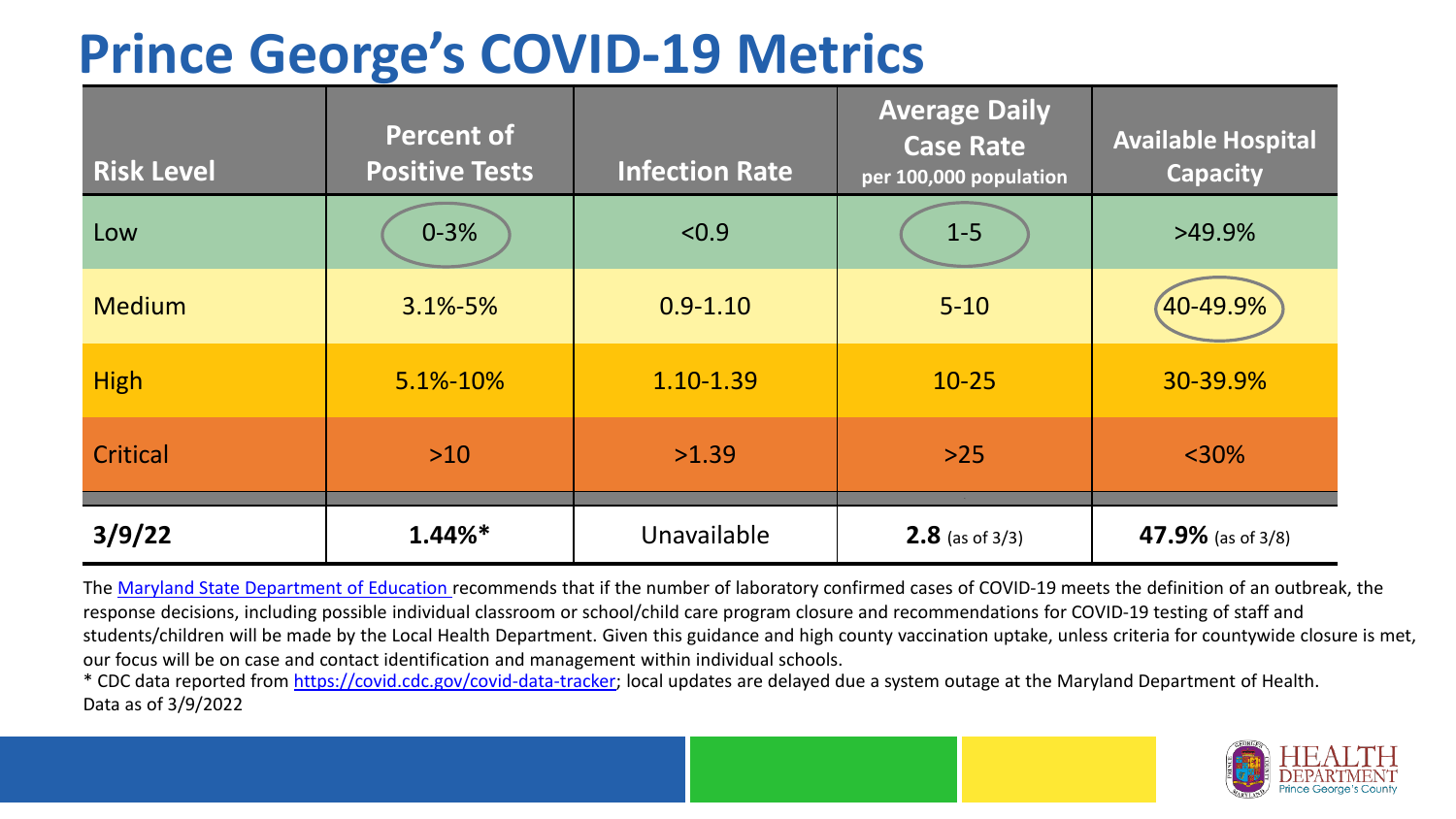# **COVID-19 Community Transmission and Vaccination**

Per the [CDC updated guidance for COVID-19 Prevention in K-12 Schools,](https://www.cdc.gov/coronavirus/2019-ncov/community/schools-childcare/k-12-guidance.html) vaccination is considered the leading prevention strategy for those who are eligible, and **Prince George's County exceeds the percentage of U.S. vaccinations for ages 12 and above**. The CDC also emphasizes using multiple prevention strategies together consistently, included universal indoor masking, as needed based on the level of community transmission and vaccine coverage.



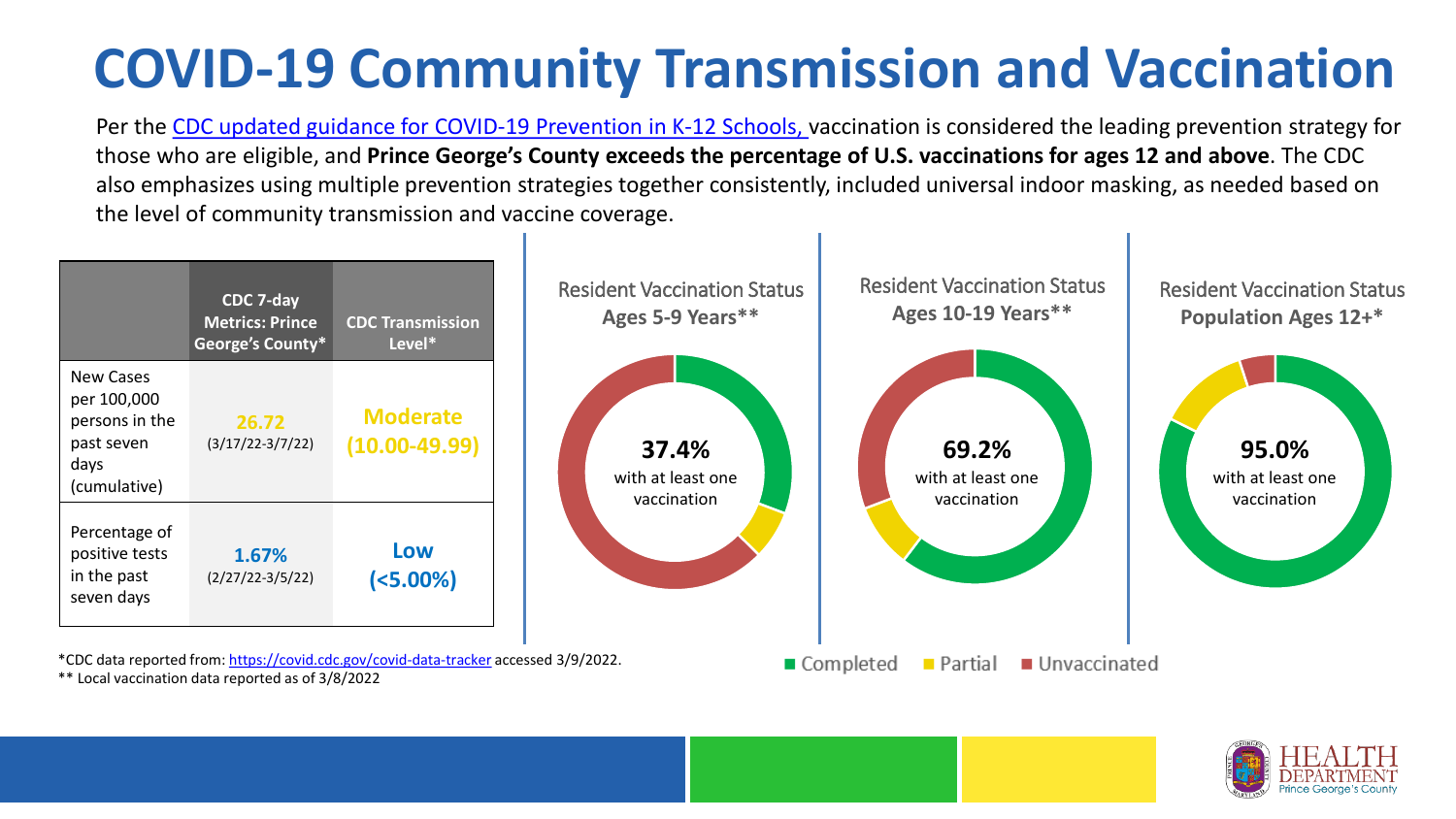### **Average Daily Case Rate** (7-day Average by test date)

**The daily case rate at the end of last week was 2.8 new cases per 100,000 residents.** Our case rate has declined from a high of 303.4 new cases per 100,000 residents on January 1, 2022, and currently appears to be stable at the low risk level.

14.6 12.7 11.5 10.5 9.6 8.9 8.5 8.0 7.4 7.3 7.2 7.2 6.8 6.6 6.5  $5.7$   $5.5$   $5.0$   $4.6$   $4.2$   $4.2$   $4.1$   $4.0$   $3.6$ 3.0 2.8 2.8 2.8 0.0 2.0 4.0 6.0 8.0 10.0 12.0 14.0 16.0 2/6 2/7 2/8 2/9 2/10 2/11 2/12 2/13 2/14 2/15 2/16 2/17 2/18 2/19 2/20 2/21 2/22 2/23 2/24 2/25 2/26 2/27 2/28 3/1 3/2 3/3 3/4 3/5 **Low Risk Medium High**

**Average New COVID-19 Cases Per Day Per 100,000 Residents**

#### Data as of 3/9/22